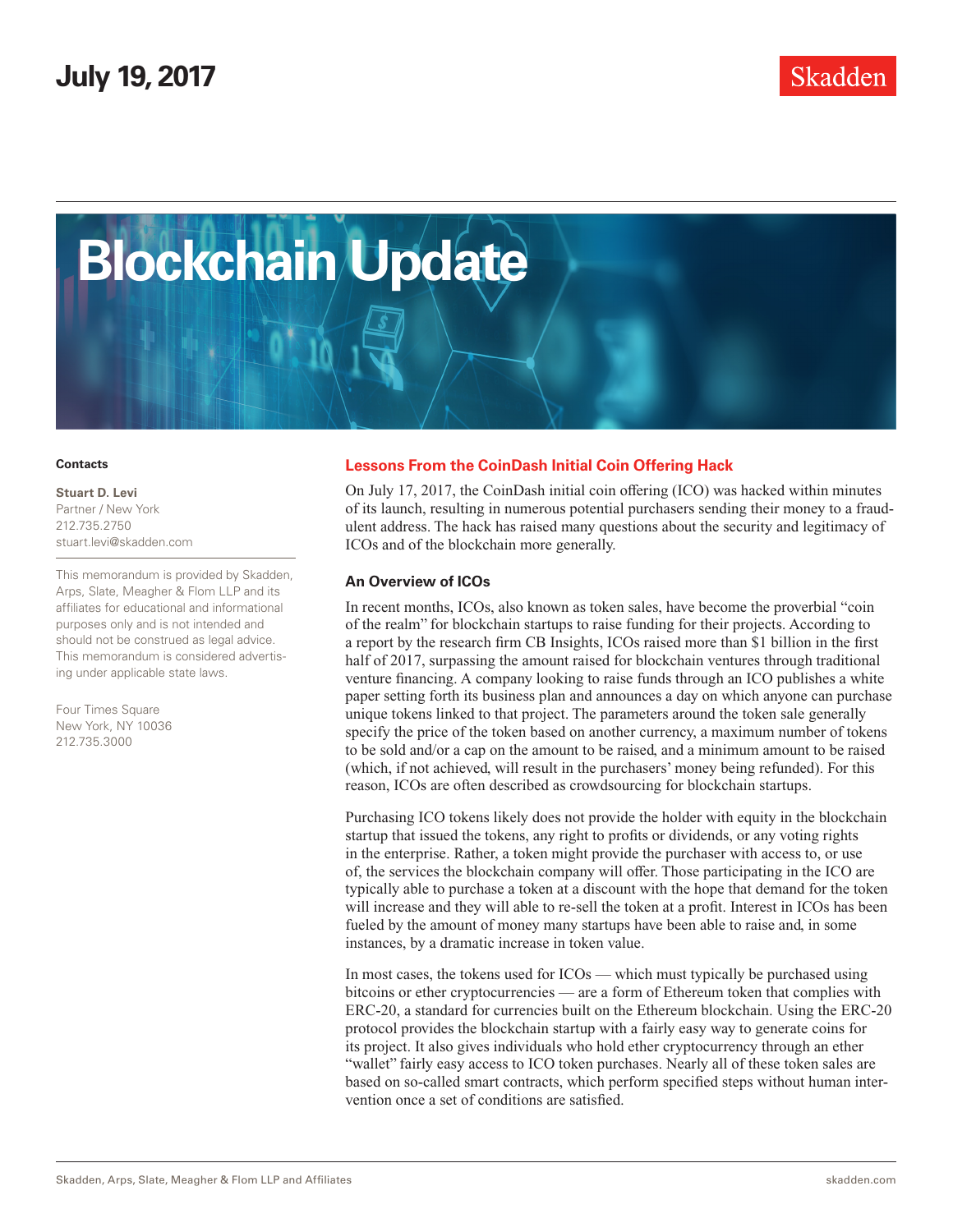## **Blockchain Update**

Not surprisingly, many ICOs exist in the gray area of existing regulatory frameworks. Questions as to whether some ICOs should be deemed securities under U.S. law have resulted in many new ICOs being launched outside the U.S., and the expectation is that the Securities and Exchange Commission (SEC) will step in at some point and regulate these offerings. For now, purchasers of most ICOs are not presented with the robust disclosures that would accompany other regulated forms of fundraising. This lack of disclosure was noted recently by an SEC official speaking at the Consensus blockchain conference in May 2017. Valerie Szczepanik, the head of the SEC's distributed ledger group and an assistant director of the SEC's Division of Enforcement, remarked that even companies that are not regulated by the SEC have fiduciary duties to investors.

Despite a common misconception to the contrary, ICOs are not essential to raise funds for blockchain startups. All the traditional means of funding a startup exist for blockchain entities as well. However, ICO proponents note that this new approach "democratizes" the fundraising process, allowing even the smallest investors to invest directly in a startup. They assert that this is consistent with the spirit of blockchain technology generally. Critics of ICO note that while democratization of the investment process exists in theory, much of the funding remains concentrated within a relatively small group of cryptocurrency holders. Critics also note that ICO issuers are primarily motivated by the ability to obtain significant funding in a short period of time and with little or no regulatory oversight.

## **The CoinDash Hack**

CoinDash is a blockchain startup focused on building a portfolio management platform and providing cryptocurrency social trading (*i.e.*, where investors can follow how others are trading and mimic their actions). The CoinDash token sale kicked off as planned on July 17, 2017, with a 28-day token sale window and a \$12 million hard cap in CoinDash Token (CDT) sales.

Three minutes after the launch, CoinDash realized that the ICO was compromised and hackers had changed the address to which ether payments were to be sent by purchasers. This new address went straight to the hackers' own wallet. CoinDash promptly posted the following message on its website in English, Chinese and Korean:

*This is an emergency message delivered to you in order to stop you from sending your money to an unauthorized ETH address.*

*It seems like our Token Sale page was tampered and the sending address was changed. Please stop from sending your funds to any of the addresses until we say otherwise.*

*We are currently examining the situation and will shortly send further instructions.*

An estimated 43,500 ether (valued around US\$7.4 million) were sent to the hackers. CoinDash has stated that it will make purchasers who were compromised whole, stating: "CoinDash is responsible to all of its contributors and will send coins reflective of each contribution." The CoinDash hack is believed to be the first successful hack of an ICO.

## **Lessons Learned**

The initial reaction among many who learned of the CoinDash hack was, "I thought the blockchain could not realistically be hacked." The CoinDash hack does not change this reality. Hacking a well-established blockchain such as the Ethereum or bitcoin network would still require such a massive amount of computing power that such a hack would be virtually impossible. It also remains unclear what the hackers would gain, since they would be stealing a cryptocurrency whose value their own hack would materially degrade.

However, while established blockchains themselves remain virtually impenetrable, applications that serve as gateways into the blockchain are not necessarily equally secure. Similarly, applications that allow the purchase of tokens do not offer blockchain-level security, even though the funding is often then used for a blockchain startup. Indeed, many have noted that the Coin-Dash hack was very simple to execute. Platforms to purchase tokens are not, by definition, secure, and conducting one's own diligence or relying on communitywide diligence efforts before a purchase is essential. In addition, trusted third parties are starting to emerge to vet token sales. There is no doubt that security will be one of the factors they will test for in the future.

The CoinDash hack also brings renewed focus on the unregulated state of the ICO market. While CoinDash has committed to make purchasers whole, it is not clear it was under any legal obligation to do so. The recourse that a purchaser would have against the token seller is murky at best. As noted, token sellers generally do not make disclosures or representations in any document about the security of their offering (such as, "We used industry-standard security measures to protect your token purchases.") Moreover, even if such statements were made,